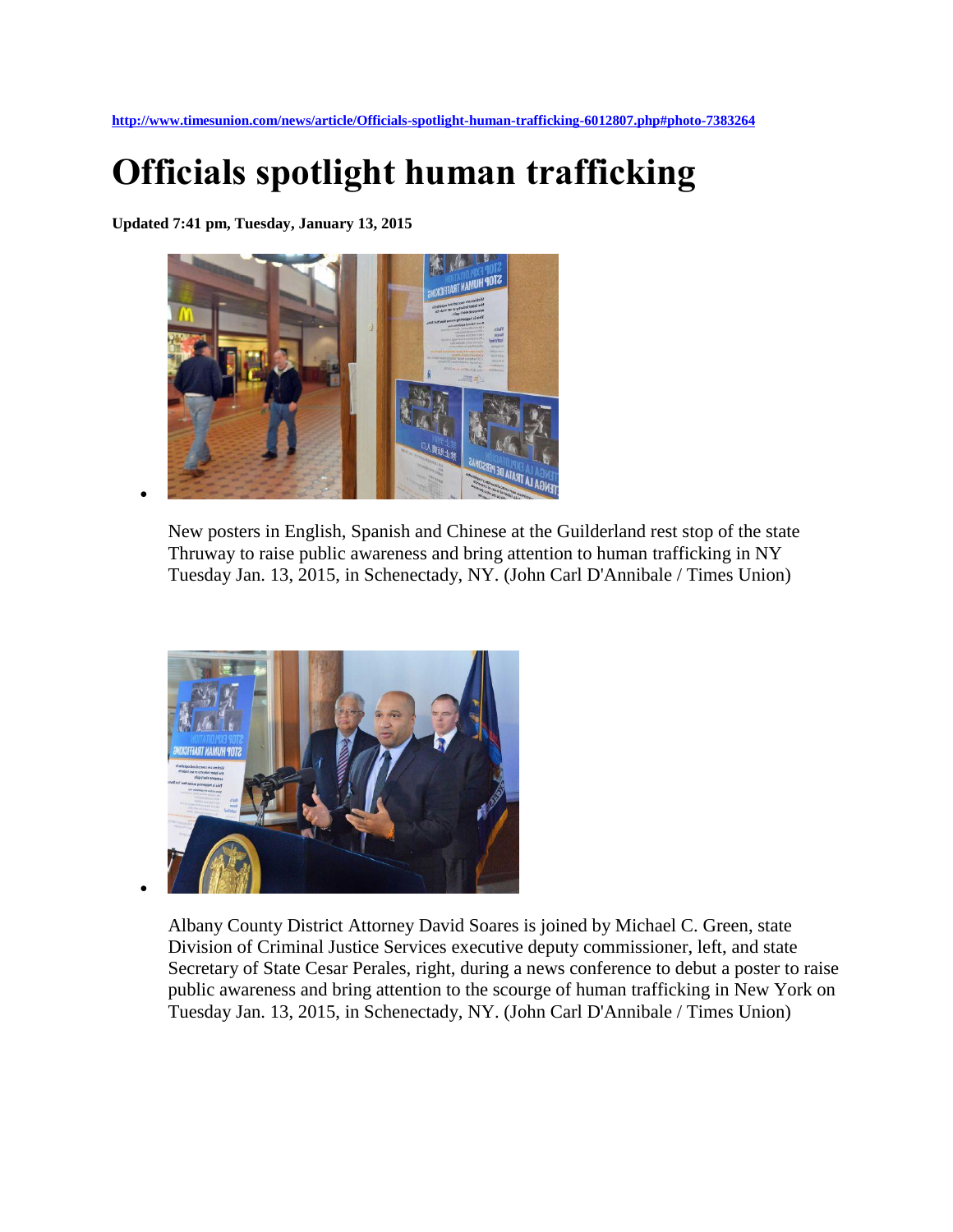

A new poster at the Guilderland rest stop of the state Thruway to raise public awareness and bring attention to human trafficking in NY Tuesday Jan. 13, 2015, in Schenectady, NY. (John Carl D'Annibale / Times Union)



Human Trafficking Specialist Gonzalo Martinez de Vedia of the Worker Justice Center of New York speaks during a news conference to debut a poster to raise public awareness and bring attention to the scourge of human trafficking in New York on Tuesday Jan. 13, 2015, in Schenectady, NY. (John Carl D'Annibale / Times Union)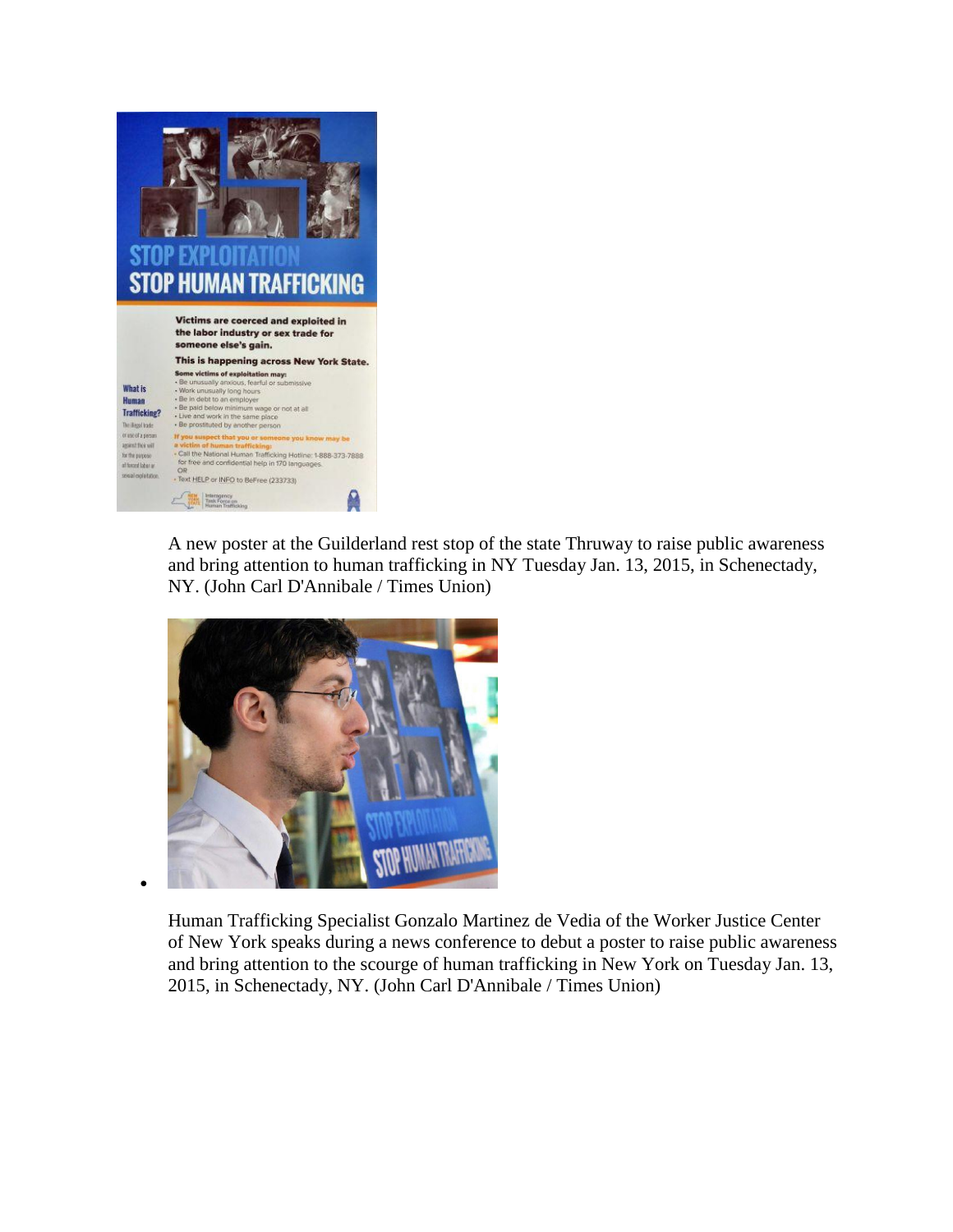

 $\bullet$ 

 $\bullet$ 

Christa Stewart, response to human trafficking and unaccompanied minors coordinator for the state Office of Temporary and Disability Assistance, speaks during a news conference to debut a poster to raise public awareness and bring attention to the scourge of human trafficking in New York on Tuesday, Jan. 13, 2015, in Schenectady, N.Y. At right is Michael C. Green, state Division of Criminal Justice Services executive deputy commissioner. (John Carl D'Annibale / Times Union)



State Secretary of State Cesar Perales speaks during a news conference to debut a poster to raise public awareness and bring attention to the scourge of human trafficking in New York on Tuesday Jan. 13, 2015, in Schenectady, NY. (John Carl D'Annibale / Times Union)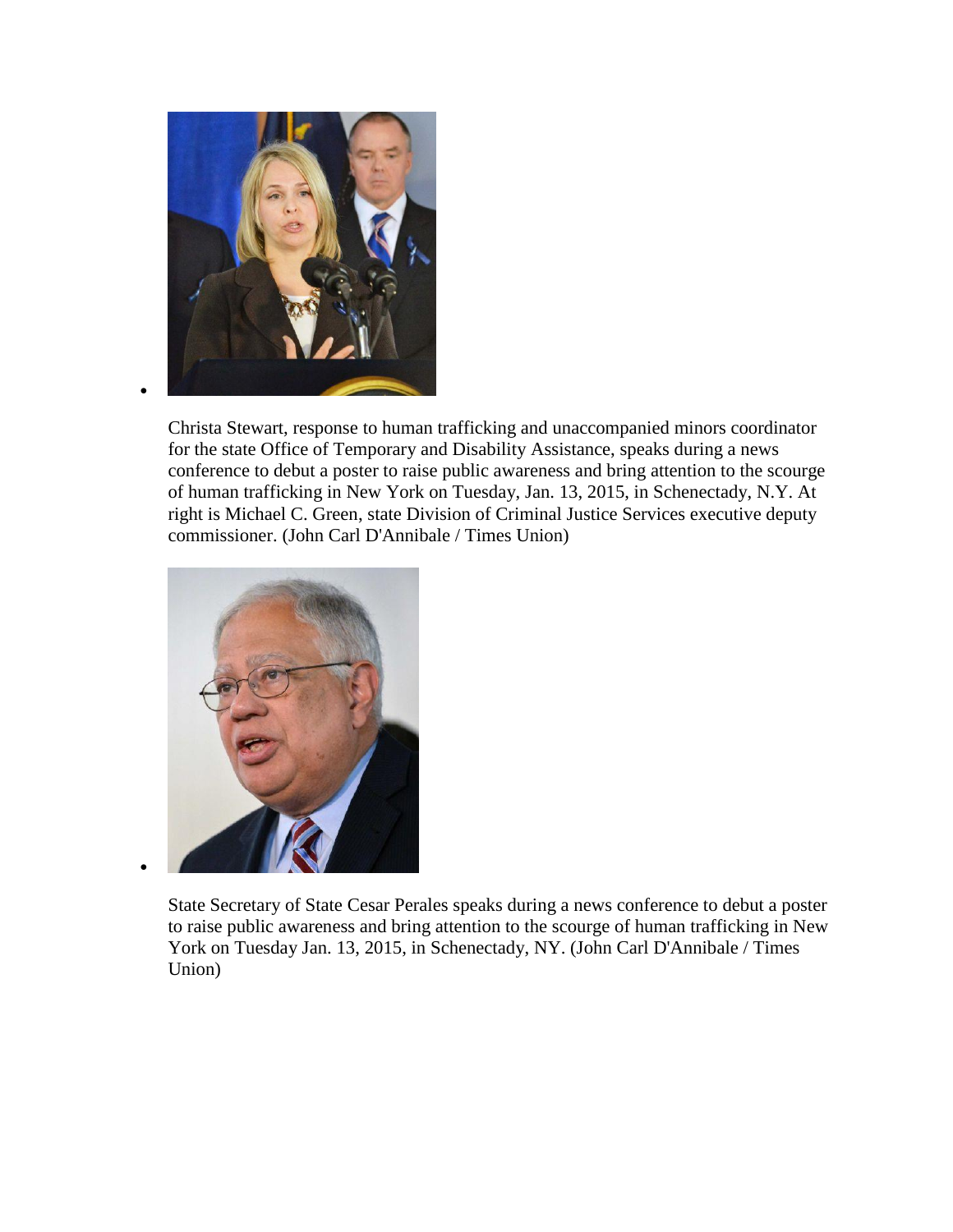

Michael C. Green, State Division of Criminal Justice Services executive deputy commissioner, at podium, speaks during a news conference to debut a poster to raise public awareness and bring attention to the scourge of human trafficking in New York on Tuesday Jan. 13, 2015, in Schenectady, NY. (John Carl D'Annibale / Times Union)



Michael C. Green, state Division of Criminal Justice Services executive deputy commissioner, is joined by Albany County District Attorney David Soares, left, and state Secretary of State Cesar Perales, right, during a news conference to debut a poster to raise public awareness and bring attention to the scourge of human trafficking in New York on Tuesday Jan. 13, 2015, in Schenectady, NY. (John Carl D'Annibale / Times Union)

State Secretary of State Cesar Perales was joined Tuesday at the Guilderland rest area by representatives from other state agencies to debut a poster to raise public awareness and bring attention to the scourge of human trafficking in New York.

The posters provide information to those who may be victims of human trafficking as well as to concerned residents to urge them to report suspected incidents of such exploitation. The posters will be displayed at service areas along the state Thruway with information and a toll-free hotline number for the [National Human Trafficking Resource Center.](http://www.timesunion.com/search/?action=search&channel=news&inlineLink=1&searchindex=gsa&query=%22National+Human+Trafficking+Resource+Center%22)